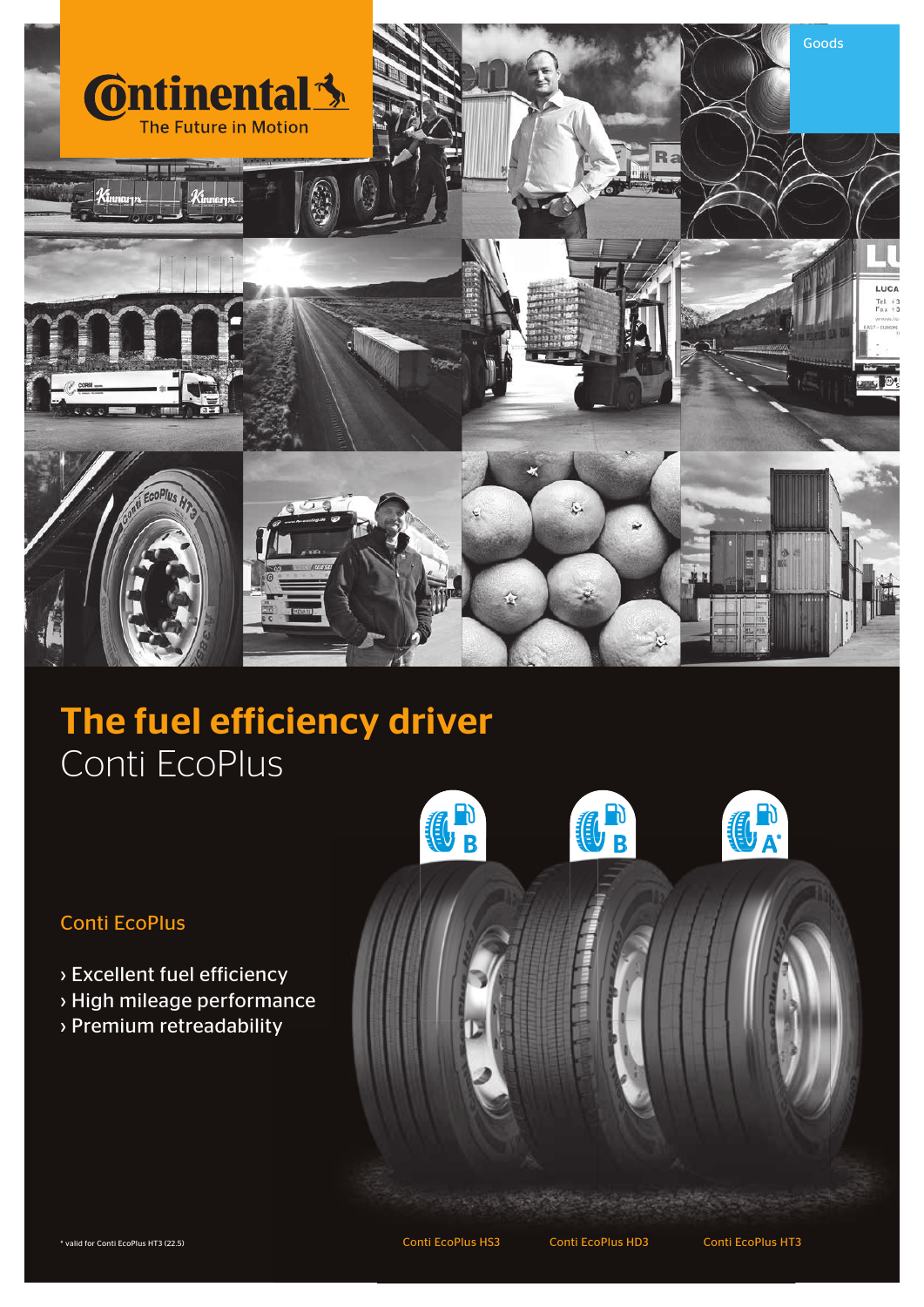# Conti EcoPlus The high performance tyres that save litres off your fuel bill.



GENERATION 3. DRIVEN BY YOUR NEEDS.

### Conti EcoPlus

Our Conti EcoPlus tyre range sets new standards for the economy of your fleet.

Our tyres have been optimised to significantly reduce the fuel consumption of the complete truck when driving mainly on motorways. Axle by axle, the rolling resistance of these new long-distance tyres has been refined down to the finest detail.

Outstanding fuel efficiency combined with high mileage capabilities – our newly developed Conti EcoPlus range is the best choice for your lowest overall driving costs.



#### Improved rolling resistance per axle compared to predecessor

## Optimised for ContiLifeCycle™

Our premium casing, with Air-Keep inner liner, triangular belt and bead with steel cord chafer, guarantees high retreadability. The new regrooving indicators make regrooving faster and easier. Our EcoPlus range is perfectly tailored to our ContiLifeCycle™.

\* valid for Conti EcoPlus HS3 315/70 R 22.5, HD3 315/70 R 22.5 and HT3 385/55 R 22.5 in comparison to predecessor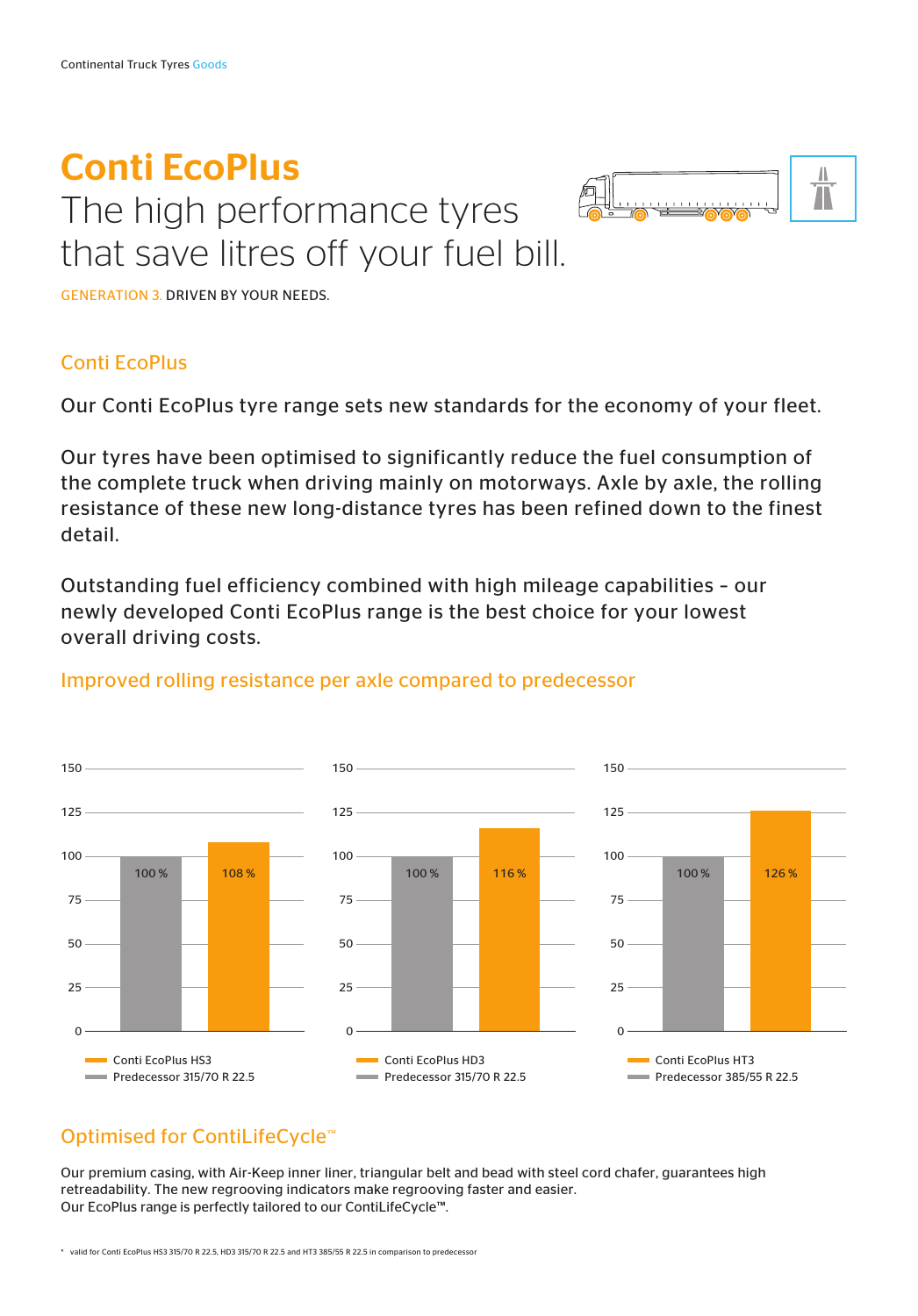# Conti EcoPlus HS3





## Product highlights



- › The two-layer tread construction combines high mileage performance in the cap compound with significant rolling resistance improvements in the base compound
- › Plus Volume Pattern:
- smaller groove widths add tread material and increase wear resistance to guarantee high mileage performance
- › Wet performance pocket sipes:
- a new siping technology with full-depth sipes enhances water displacement and improves wet performance

#### Regrooving recommendations



All EcoPlus steer axle tyres are provided with the Continental Visual Alignment Indicator (VAI™).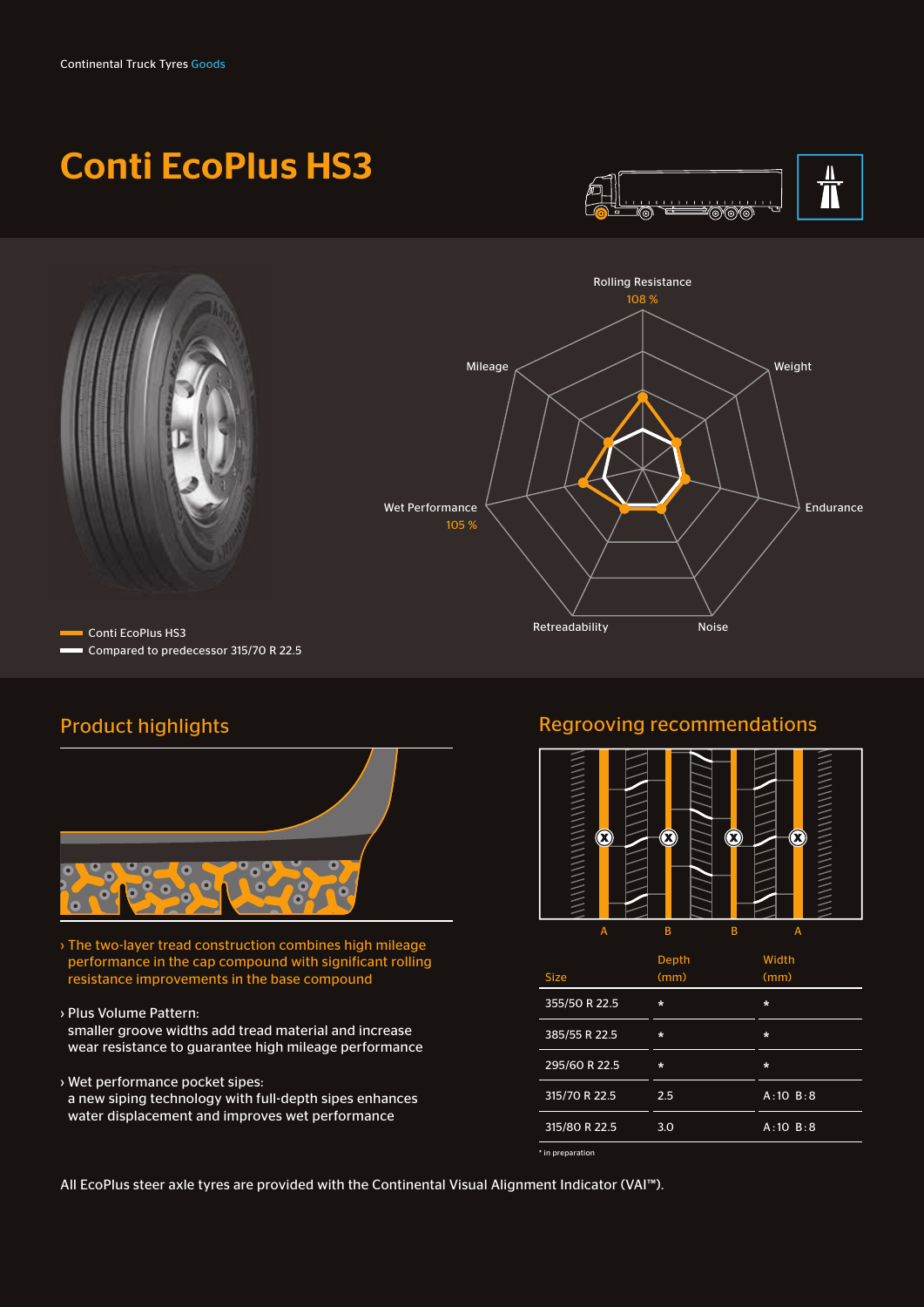# Conti EcoPlus HD3



Rolling Resistance 116 %



Conti EcoPlus HD3 Compared to predecessor 315/70 R 22.5



› The new tread compound provides considerable improvements in rolling resistance at constant mileage performance

- › New pattern and shoulder layout:
- a new layout with wide blocks optimises the footprint. This creates less deformation energy and leads to less fuel consumption
- › Chamfered Edge:

the Chamfered Edge reduces deformation amplitude in sidewall and bead area, resulting in an improved rolling resistance, helping to lower fuel consumption

All EcoPlus drive axle tyres are provided with the Three Peak Mountain Snow Flake (3PMSF) symbol.

Wet Performance

Mileage

## Product highlights **Regrooving recommendations**

104 %

Weight

Endurance

Retreadability Noise



| <b>Size</b>   | Depth<br>(mm) | Width<br>(mm) |
|---------------|---------------|---------------|
| 295/55 R 22.5 | $\ast$        | $\star$       |
| 295/60 R 22.5 | $\ast$        | $\star$       |
| 315/60 R 22.5 | $\star$       | $\star$       |
| 315/70 R 22.5 | 3.0           | A:8 B:5       |
| 315/80 R 22.5 | 3.0           | A:8 B:5       |

\* in preparation

1) Three Peak Mountain Snow Flake<br>- "Snow tyre' means a tyre [...] designed to achieve in snow conditions a performance better than a normal tyre [...]."<br>- Source: Economic Commission for Europe of the United Nations (UN/E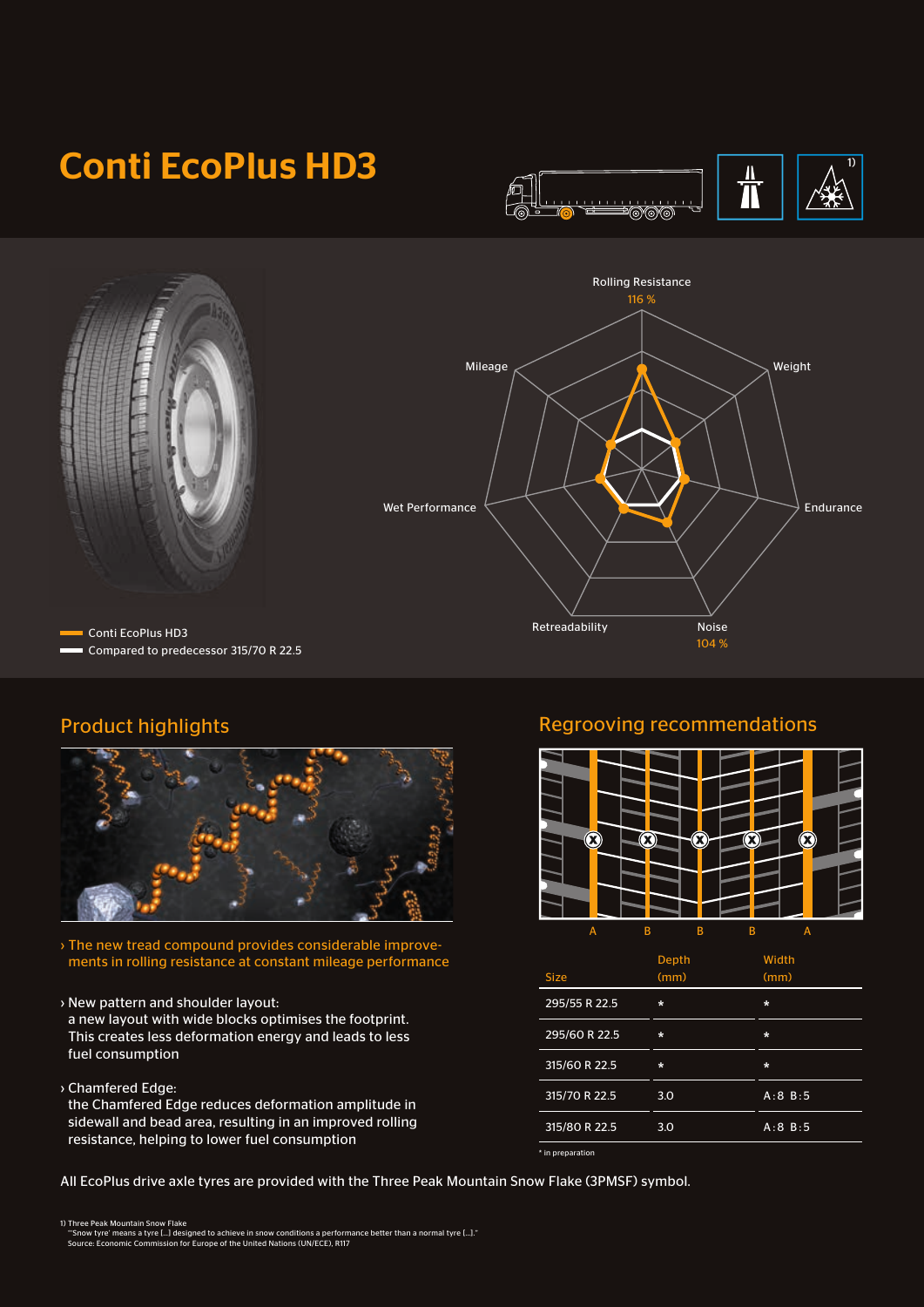

## Conti EcoPlus HT3





## Product highlights



- › Our new tread pattern with Fuel Saving Edge scores with reduced rolling resistance and high mileage capability
- › Two-layer tread construction delivers outstanding improve-ments in rolling resistance
- › New groove geometry for optimised pressure distribution and uniform wear
- › Conti EcoPlus tread compound:

the tread compound with advanced polymer structure and the sidewall compound add up to a significant improvement in rolling resistance, resulting in fuel saving for you.

### Regrooving recommendations



| <b>Size</b>   | <b>Depth</b><br>(mm) | Width<br>(mm) |
|---------------|----------------------|---------------|
| 385/55 R 19.5 | 2.5                  | 6             |
| 385/55 R 22.5 | 2.5                  | 6             |
| 385/65 R 22.5 | 2.5                  | 6             |